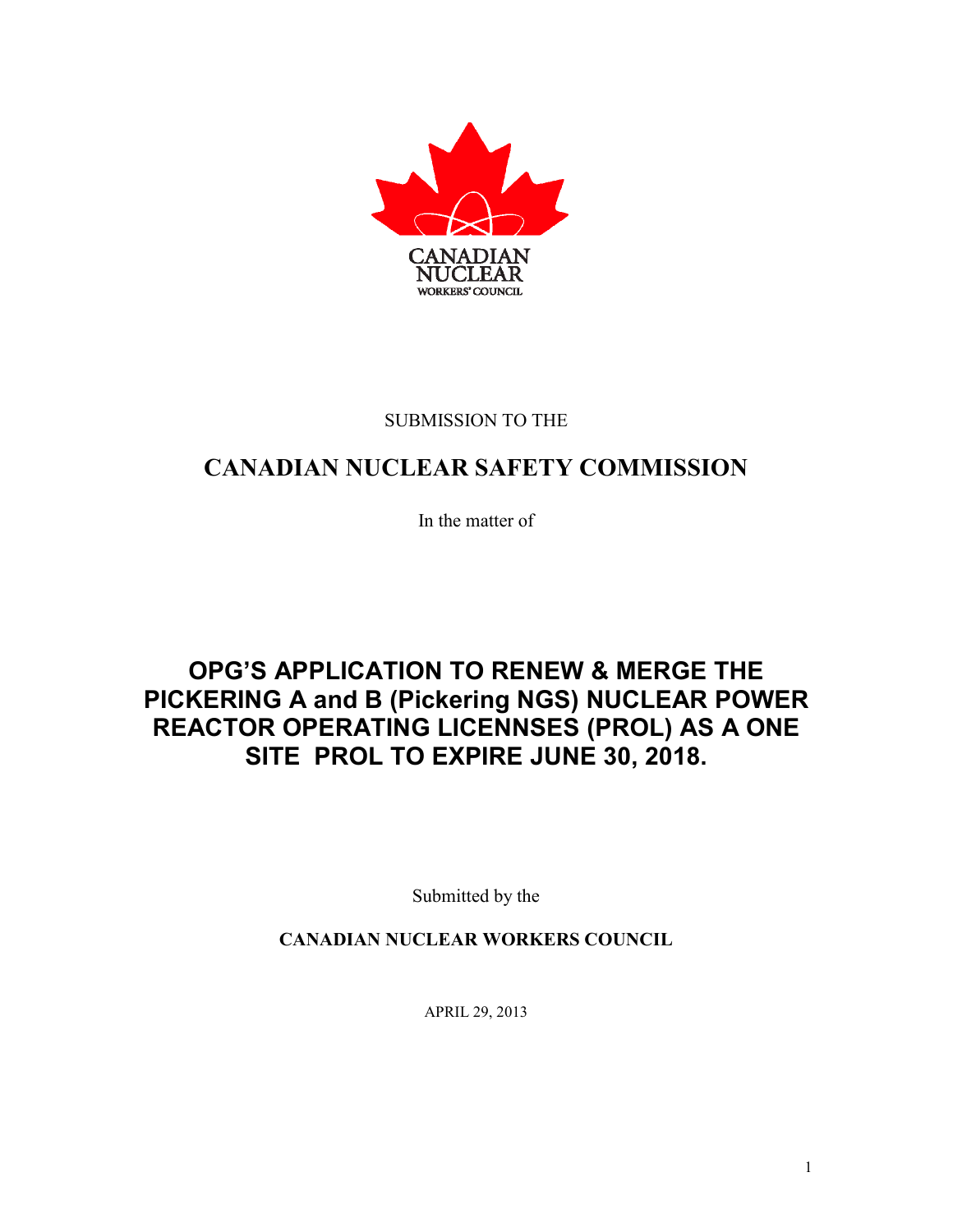Members of the Commission:

#### **The Canadian Nuclear Workers Council (CNWC) was founded in 1993 as an umbrella organization of workers who are represented by unions in various sectors of the Canadian nuclear industry. A list of the member Unions of the council is attached as Appendix A**

The Canadian Nuclear Workers Council hereby registers its support for and urges the relicensing of the Pickering a& B Nuclear Generating Station.

One of our major members, the Power Workers Union (PWU), represents operations and maintenance staff at the generating station. The local PWU representatives provide a report to the annual CNWC convention on the status of Pickering NPP. As several PWU representatives serve on the CNWC executive we are kept updated on all issues at the facility. Many of our member union representatives have toured the facility and are satisfied that the NPP is a safe place to work.

As we have stated in previous submissions to the Commission, the CNWC holds health and safety of workers to be paramount. We believe that a safe work environment which results in a very good safety culture creates a workplace that is operated in a very safe manner. A safe workplace ensures that the community is also safe. As you will be made aware the on site Unions are involved with the employer with many health and safety programs at the site. This cooperative effort ensures that worker safety is a top priority and a good safety culture does exist.

We suggest that the fact that Pickering NPP is a unionized facility and that the Union is highly engaged with workplace safety with OPG that any safety issue will be addressed immediately. This should help assure opponents that want the facility shut down, that if the workers are safe the community is also safe.

The presence of the on-site CNSC staff that continually reviews and monitors the safety of this facility helps to ensure the safe operation of the Generating Station. This fact should also help assure opponents that any issues that could possibly affect public safety are identified and rectified immediately.

Some concerns have been raised in regards to Pickering NPP being an ageing plant with the fear being an older plant facing end of life will not be maintained to a high degree and that safety may be compromised. Again, the on site Union and the CNSC presence on site will not let this happen so this should not be a concern.

Many of the station staff live nearby with their families; this demonstrates their confidence in the safety of the facility.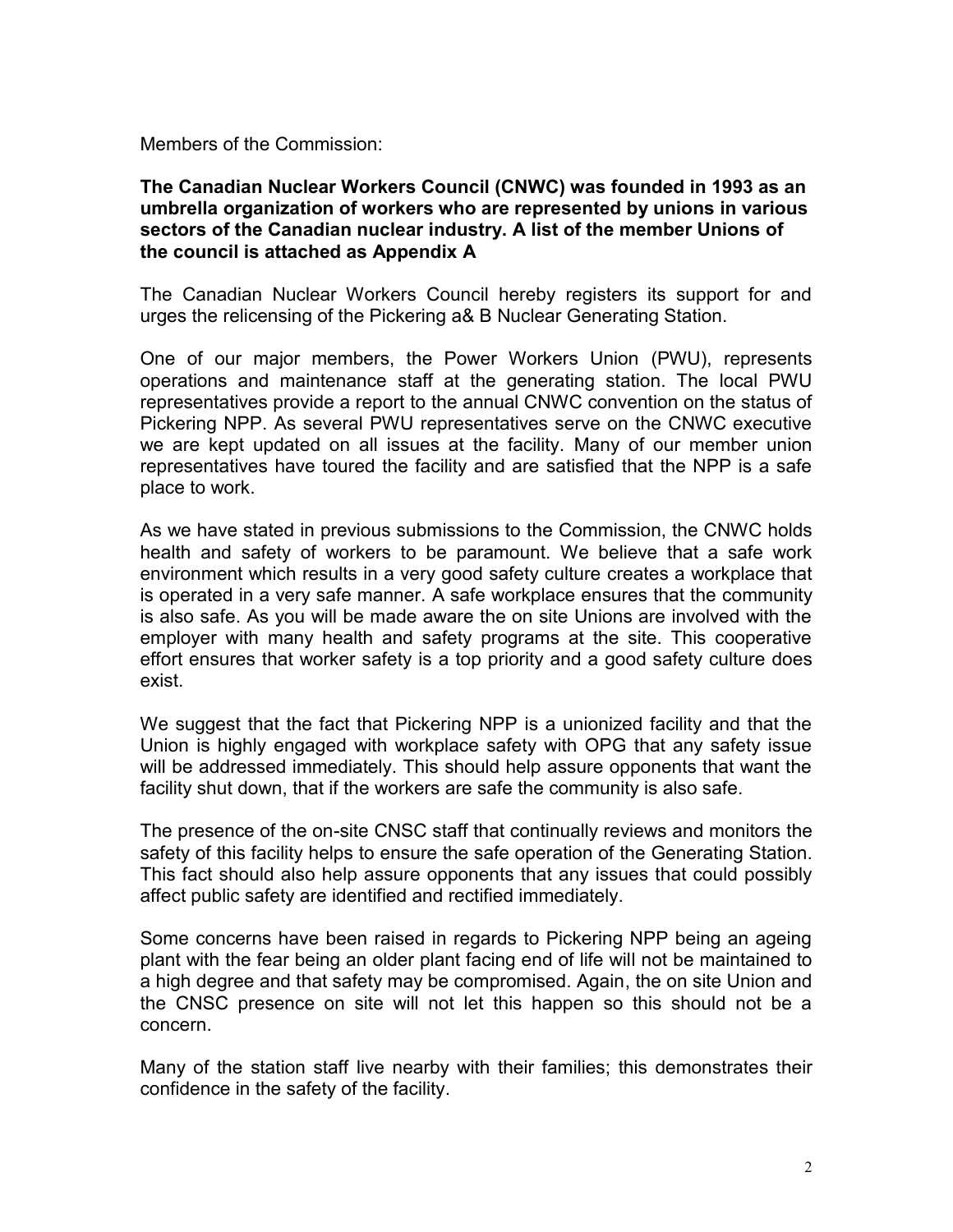The CNWC has coordinated several tours of the Pickering Station over the years for Union leader groups. Some of these people had some skepticism about the facility prior to their visit but left with a sense of satisfaction that the plant was very clean and safety was a high priority.

The CNWC suggest that the above evidence of the high priority given to safety should help ensure the public that the Pickering A&B Generating Station is a safe facility and does not pose a safety threat to the community.

Our members recognize that the continued safe operation of the Pickering A & B Generating Station is imperative for the health of the Ontario economy and the safety of its residents.

The Station continues to produces clean environmentally friendly power to the Ontario Electricity Grid.

During our oral presentation at the upcoming public hearing in this regard two of our executive members will provide the commission with a brief presentation on the views of the diverse workforce at the site.

### **Conclusion**

The CNWC has reviewed the submissions of OPG and also of the CNSC and we support the CNSC's overall conclusions that OPG is qualified to carry on the activities encompassed by the proposed one-site license, and that, in carrying out those activities, OPG will make adequate provision for the protection of the environment, the health and safety of persons, and the maintenance of national security and the measures to implement the international obligations to which Canada has agreed.

We therefore fully support the relicensing of the Pickering B Nuclear Generating Station.

David Shier - President – CNWC

Attachments: